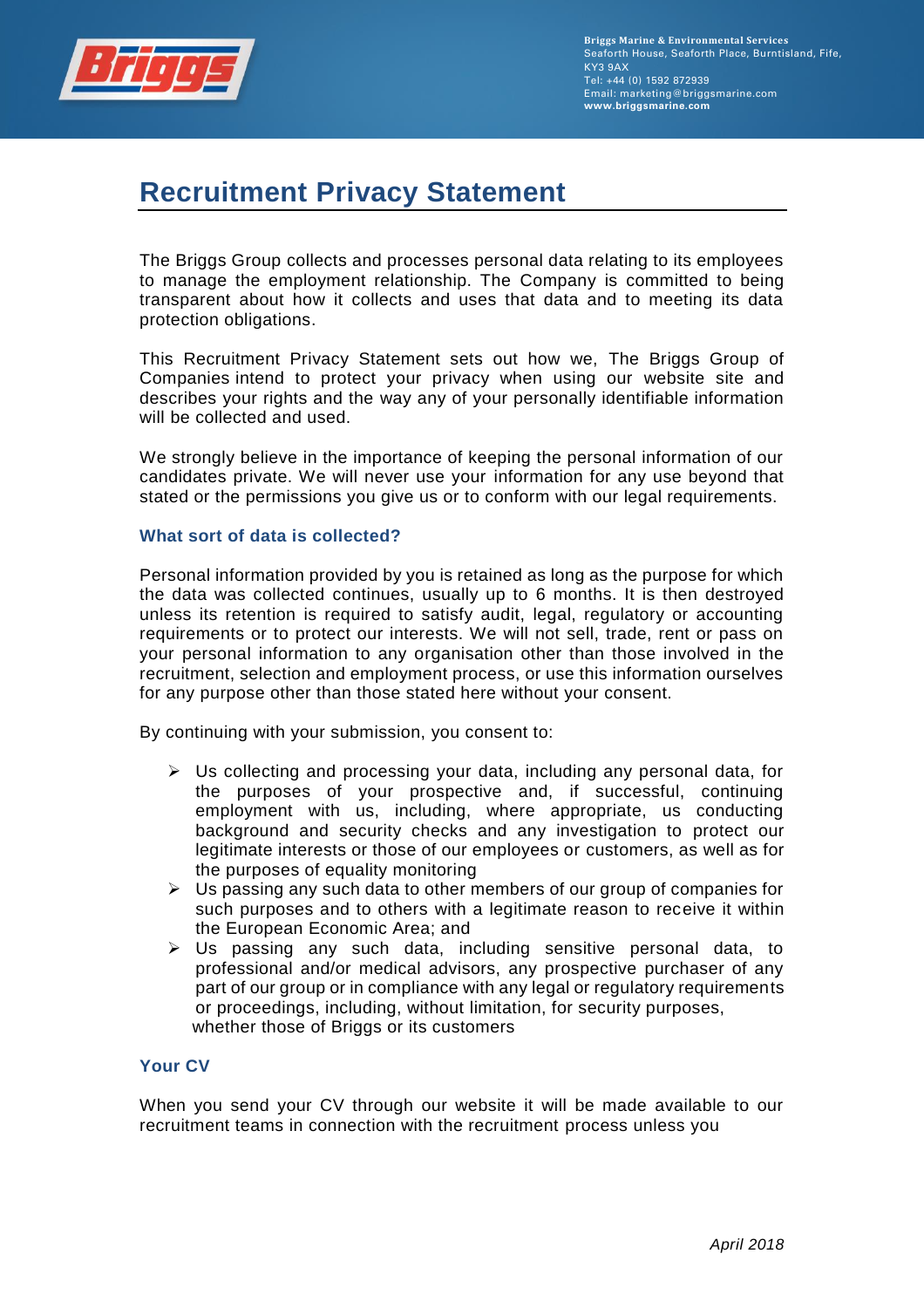

request otherwise. Should you wish to request a change to our normal CV disclosure processes, please email [hrsupport@briggsmarine.co.uk.](mailto:hrsupport@briggsmarine.co.uk)

#### **Job Applications**

If you have applied for a job through us the information you provide will be used to determine your suitability for the position and, if applicable, in determining terms of employment or engagement. It may also be included in management information used to monitor recruitment initiatives and equal opportunities policies.

If your application is progressed further, we may undertake pre-employment checks if the type of job or environment requires it for legitimate business purposes to verify or obtain extra information, which may include background and security checks such as qualification checks, license checks, certification checks, criminal record checks and employer references. Details may also be disclosed if required by law or for the purposes of Briggs business requirements (e.g. to auditors or third-party service suppliers).

If your application is unsuccessful, we may try to find you employment with other possible matching vacancies and may use your submitted details in connection with the recruitment process (which for these purposes includes the process of gaining employment and any ongoing administrative process involved, unless you tell us otherwise).

#### **Keeping you Informed**

To keep our records up to date, you may want to tell us if any of your circumstances change during by emailing [recruitment@briggsmarine.co.uk.](mailto:recruitment@briggsmarine.co.uk)

#### **Notification of Changes**

Any changes we make to our Recruitment Privacy Statement will be set out here on this page of the website. If at any time you have questions or concerns about the policy, please convey them by emailing [recruitment@briggsmarine.co.uk.](mailto:recruitment@briggsmarine.co.uk)

#### **Acceptance**

You agree that any information, including your CV, which is collected by Briggs Marine on this website is accurate and complete and may be used and disclosed for such purposes and to such third parties in accordance with our Recruitment Privacy Statement. You understand that any misrepresentation of any information provided by you may result in the termination of any application or employment.

By submitting your personal information, including your CV, you agree that you have read, understood and accept our Recruitment Privacy Statement.

You also consent to the use, transfer and disclosure of the information referred to throughout this Recruitment Privacy Statement.